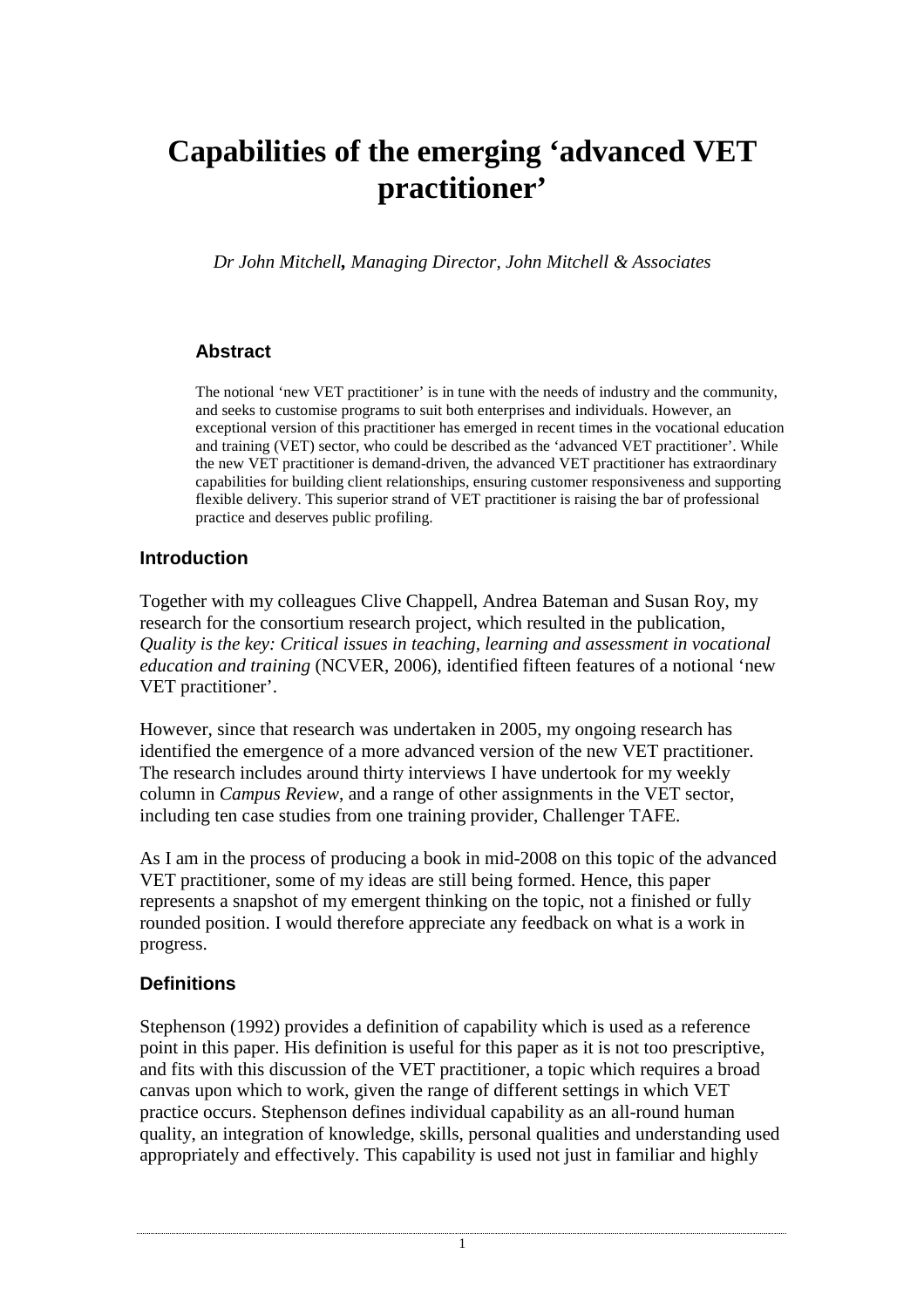focused specialist contexts, but also in response to new and changing circumstances. Capability is also about potential, that is, what the individual can achieve.

For the purposes of this paper, and in addition to the term capability, a number of other descriptors are used in relation to the VET practitioner, including attributes, features, characteristics and abilities. This looseness in the use of terminology is deliberate, as the purposes of this paper are to cast a spotlight on the leading edge of VET practice and to acknowledge the richness of that leading edge. There is not space in this paper to discuss the distinctions between terms such as capability and attributes.

As this paper is about shining a light on VET practice, and VET practice occurs in so many different settings and ways, a broad definition of practice is needed. Wenger et al. (2002) provide a definition of practice from the field of communities of practice, based the idea of a set of common approaches and shared standards:

It denotes a set of socially defined ways of doing things in a specific domain: a set of common approaches and shared standards that create a basis for action, communication, problem solving, performance and accountability. (p.38)

Practice is visible in the communal resources used by members of a practice:

These communal resources include a variety of knowledge types: cases and stories, theories, rules, frameworks, models, principles, tools, experts, articles, lessons learned, best practices and heuristics. They include both the tacit and explicit aspects of the community's knowledge. They range from concrete objects, such as a specialized tool or a manual, to less tangible displays of competence, such as an ability to interpret a slight change in the sound of a machine as indicating a specific problem. The practice includes the books, articles, knowledge bases, web sites, and other repositories that members share. (pp.38-39)

Practice is also a thinking style, an ethical stance, a mini-culture:

It also embodies a certain way of behaving, a perspective on problems and ideas, a thinking style, and even in many cases an ethical stance. In this sense, a practice is a sort of mini-culture that binds the community together. (p. 39)

This wide-ranging definition of practice suits the breadth of VET practice across the sector.

## **Literature review**

Perhaps the starting point for the investigation of the characteristics of the 'new VET practitioner' – and possibly the first time that term was used – was in the work conducted at the University of Technology in 2003 around changing pedagogy. For instance, Chappell and Johnston in *Changing work: changing roles for vocational education and training teachers and trainers* (2003 NCVER) discuss new VET practitioners such as those who work as consultants:

The competitive VET market has invoked new roles for these VET practitioners that are not only additional to the traditional 'teaching' role but are also substantially different in terms of focus, purpose and practice. Moreover, examples of these new roles can be found in all of the sites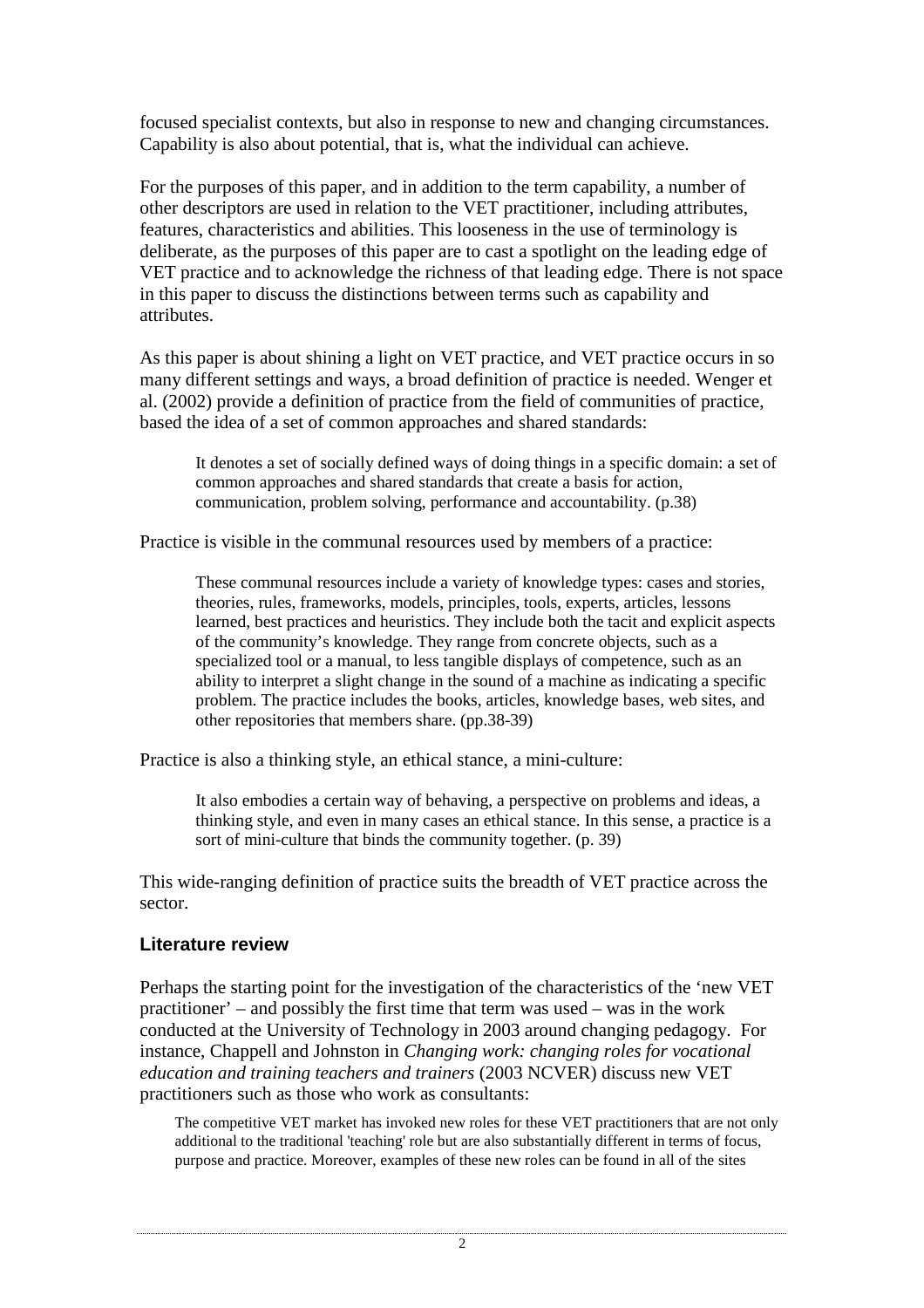investigated in this research. The competitive market has also encouraged the emergence of new VET practitioners who operate as VET consultants and who earn their living by entering into commercial contracts with particular organisations and enterprises. (p. 5)

This definition was extended in subsequent research, particularly by Chappell working with Bateman, Roy and I in 2005 in compiling *Quality is the Key* (2006).

A number of VET reports in 2004-2005 underlined the need to develop new approaches to enhancing the capability of TAFE staff to meet future challenges. These reports included *Enhancing the Capability of VET professionals project: Final report* (Dickie, Eccles, FitzGerald & McDonald, 2004), *Moving on…Report of the high level review of Training Packages* (Schofield & McDonald, 2004), *The vocational education and training workforce. New roles and ways of working. At a glance* (Guthrie, 2004) and *New ways of working in VET* (Mitchell, McKenna, Perry & Bald, 2005).

In *Quality is the Key* (Mitchell, Chappell, Bateman & Roy 2006) we noted that the environment for VET is changing, increasing the need for VET practitioners to extend existing skills and develop new skills in teaching, learning and assessment. Environmental change factors include government policy, skill shortages, new technology in industry, changes in the structure of work, the needs of youth and mature-aged workers, competition between providers, and the expectations of industry and the community. In this challenging environment, critical issues in terms of addressing what industry clients and individual learners want include meeting the increasing demand for the customisation and personalisation of training services; developing a deeper understanding of individuals' learning styles and preferences; and effectively providing services and support for different learner groups such as learners from equity groups and learners in the online learning environment. Other critical issues are understanding the many different ways learning can occur in workplaces and developing partnerships between external teachers and enterprisebased managers and trainers.

We also noted in *Quality is the Key* that critical issues in terms of the skills and resources needed by VET practitioners include the following: many VET practitioners need enhanced skills in implementing Training Packages, despite their widespread availability in the sector in some cases for seven or eight years; VET practitioners need skills to take advantage of the new digital technologies that become available each year; and VET practitioners need skills and resources to provide effective support for learning that occurs in the workplace. New skills and resources are needed in the design of learning programs and resources because of a heightened recognition that there are different types of learning, for example, formal and informal learning. New skills are needed to provide assessment services, for example to conduct assessment in the workplace, to provide a recognition process and to assess generic skills.

Further, we noted in *Quality is the Key* (2006) that as VET shifts from being supplydriven to demand-driven, a new practitioner is emerging, to satisfy the increasing expectations of industry clients and individual students. Traditionally, the VET practitioner was supply-driven. This practitioner believed that the best or only learning environment was the classroom – a site for learning far superior to the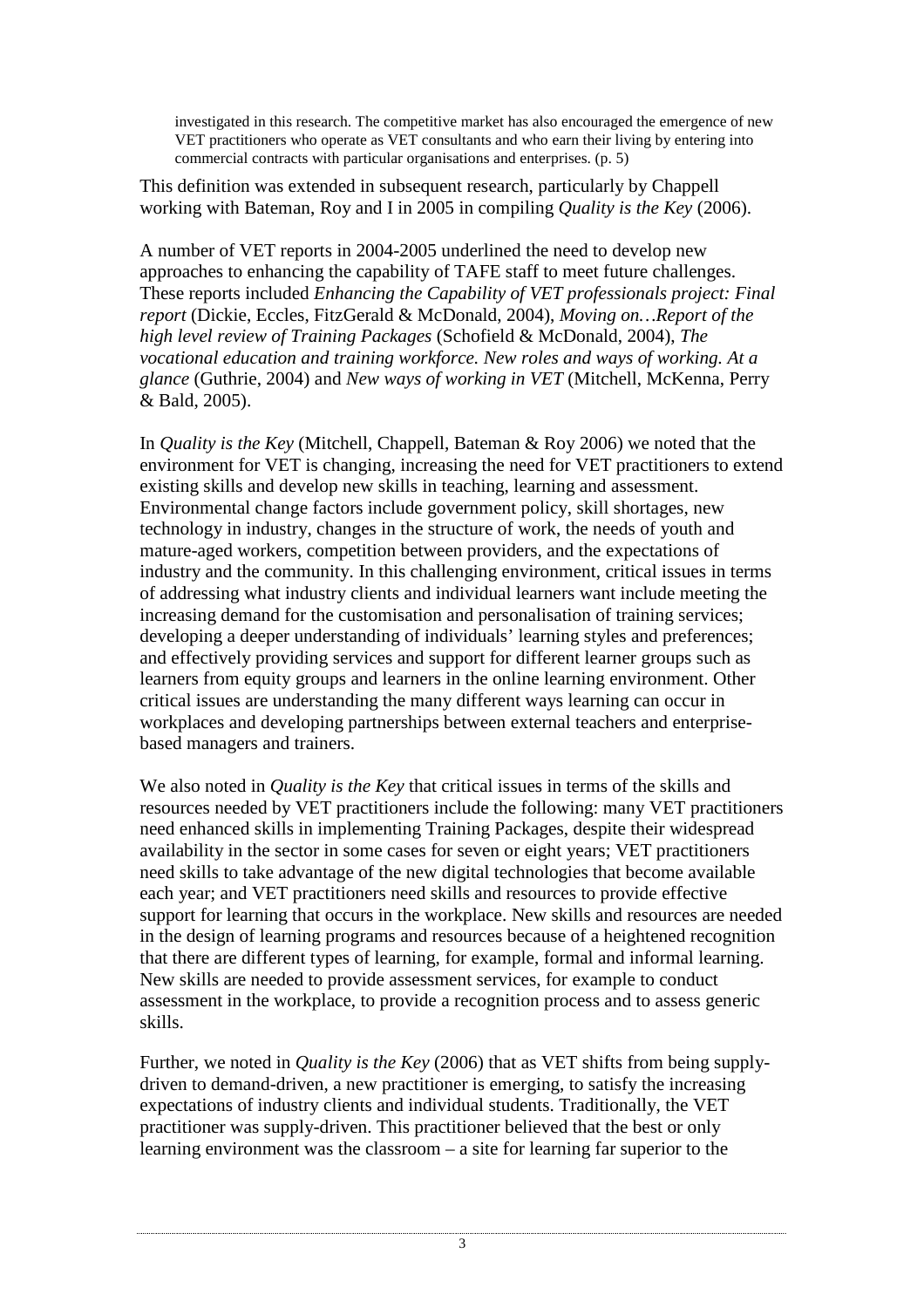student's workplace. In contrast, the new VET practitioner is demand-driven and only provides services that are wanted by enterprises and individuals. This progressive practitioner can customise programs to suit enterprises and personalise learning activities to suit the individual. The new VET practitioner lets go of the old certainties, like pre-set curriculum and didactic instruction, and develops attributes, attitudes, ideas and techniques that meet the needs of clients. The new practitioner looks outwards at market needs and seeks to meet those needs.

To address the idiosyncratic demands of each and every student and enterprise client, the new VET practitioner needs a raft of new skills: so many, in fact, that many practitioners need to be able to draw on the specialist skills and knowledge of colleagues and partners. New skills are required by the range of VET practitioners, from those employed by RTOs, either part or full time, to workplace trainers and assessors employed either by an enterprise or by an RTO. New skills are needed by all VET personnel, from managers to front-line trainers and support staff, in both public and private RTOs.

Some fifteen features and attributes of the new VET practitioner we identified in *Quality is the Key* (2006) are as follows:

- Views individual students as lifelong learners on career pathways
- Respects the business risks and pressures of enterprise clients
- Appreciates that enterprises need skills to achieve business outcomes
- Understands links between training, HR and workforce development
- Functions effectively within supply chains and skill ecosystems
- Exercises professional judgment in delivery and assessment
- Develops and sustains long-term relationships with clients
- Participates within a team to access colleagues' specialist skills
- Taps into wider networks for information and resources
- Understands the value of accessing and applying industry research
- Contributes to the development of innovative products and services
- Commits to achieving and maintaining the quality of the profession
- Improves the tools and frameworks of professional practice
- Updates technical skills and industry-specific knowledge
- Copes with complexities and uncertainties about industry skill demands.

Notably, these features and attributes represent a new hybrid mix of educational and business thinking. This mix of frameworks is understandable, given that VET practitioners are being encouraged to work more closely with industry and enterprises. Ideally, the new VET practitioner is a strong educator with an equally strong appreciation of business.

All of these attributes may not be evident in the one individual, but given the new environment for VET – demand-driven, client-focused, responsive to industry – all of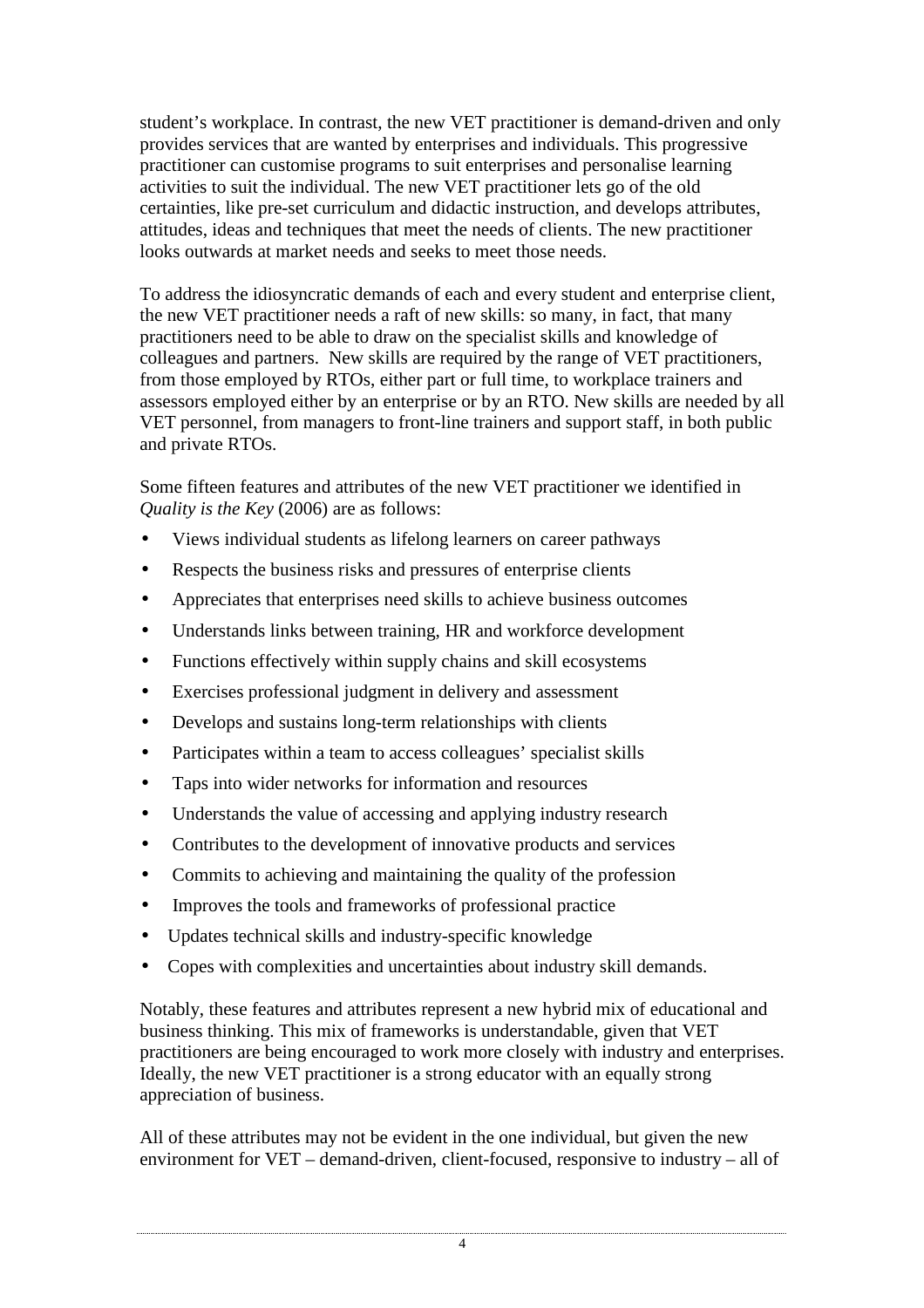the above attributes are ideally evident in a work team within the one training provider. Highly skilled VET practitioners and work teams are developing the necessary skills and knowledge required for them to operate effectively in an industry-aligned sector.

While the above profile of the new VET practitioner emerged from research undertaken in 2005, it is no longer an adequate summary of VET practitioners. More recent research suggests that there is an advanced version of the new VET practitioner. This advanced VET practitioner emerges particularly from practitioner research set out in two current publications of mine, *Ideas for Practitioners* (2006) and *Innovation and Entrepreneurship in VET* (2007). For me, the picture of the advanced practitioner became even clearer in interviews I conducted for various clients in 2007 and this is the picture I am seeking to convey in brief in this paper and at more length in a coming publication.

### **Methods**

As mentioned above, the profile of the advanced VET practitioner began to emerge for me from two different sources: from research for a weekly column in *Campus Review* and from different assignments undertaken in the VET sector.

In the forthcoming book on the advanced practitioner, I will be using around thirty of the interviews conducted for Campus Review in the period 2007-2008. Each interview was based on the same approach: beforehand I researched the person to be interviewed, particularly by reading any documentation I could access on him or her; I then prepared, on average, ten-eleven interview questions which I forwarded to the person around five-seven days beforehand; I audio-taped the interview and transcribed it afterwards; and I then prepared the article, a draft of which I sent to the subject, to validate the accuracy of the draft. Most of the resulting articles were around 1,100 words each.

In the forthcoming book I will also be referring to research I have conducted for clients in the VET sector, where that research has resulted in a publication. One such publication I will be referring to in some detail is one I prepared for Challenger TAFE in Western Australia, *Building a New Practice: Implementing the Four Paradigm Model of Service Delivery*. The book contains ten case studies of around 2,000 words each, together with some meta analysis in both the executive summary at the start and the summary comments at the end. The methods used to develop these ten case studies of VET practitioners were as follows: a survey containing nine questions was issued to the subjects several months before the interview, so I could collect and read background information; an audio-taped interview was conducted with each subject, based on the survey questions; and a draft case study was prepared and then sent to each subject for confirmation of its accuracy.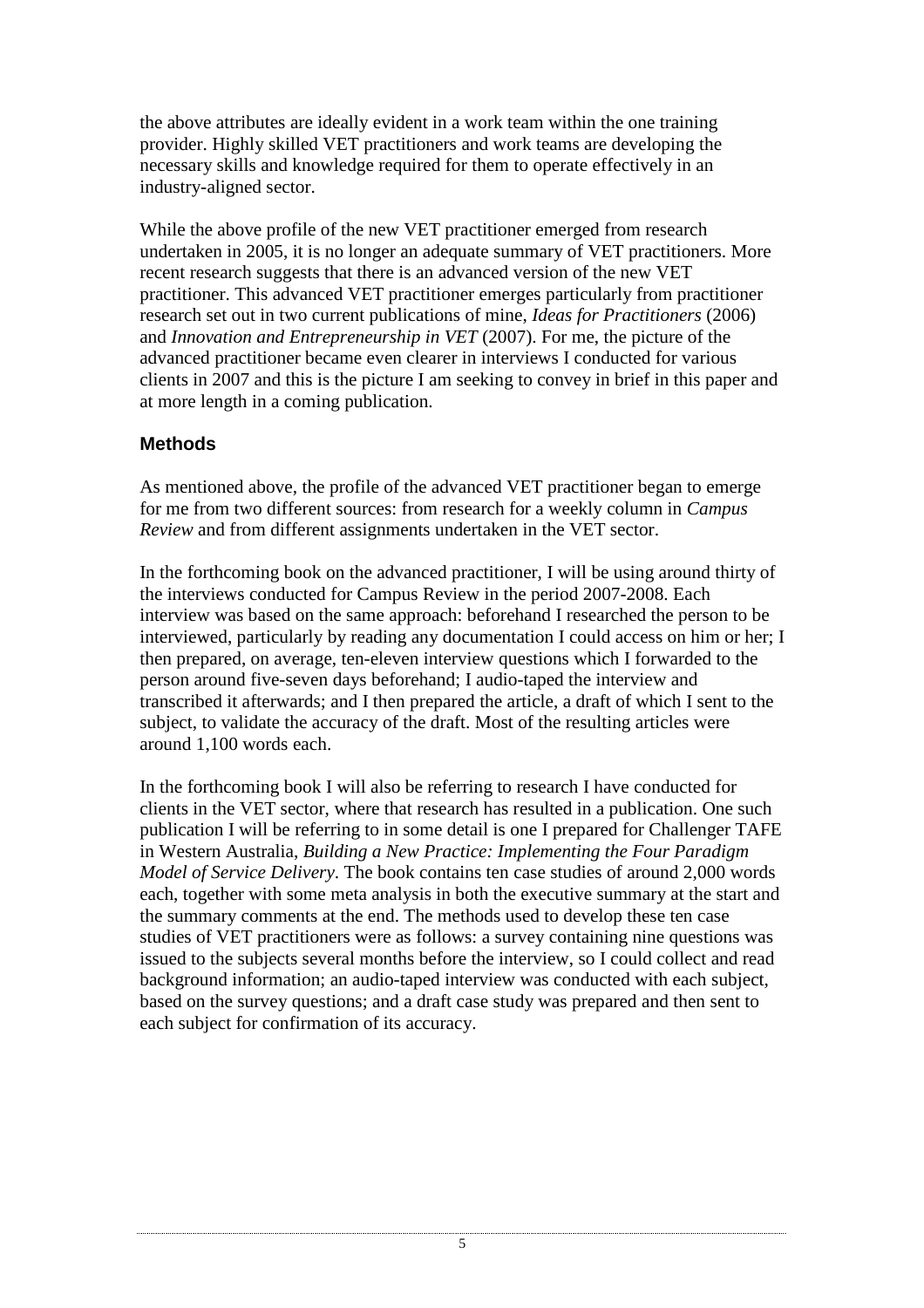## **Findings and discussion**

My research during 2007- 2008 provides the following clarification about the context in which the VET practitioner now works. One feature of the new context is that VET organisations such as TAFE Institutes are changing, although not everything is changing. This image was presented, for instance, by Kevin Harris, director of TAFE NSW – North Sydney Institute whom I interviewed for *Campus Review* (9 Oct 2007). On the one hand Harris agrees with politicians that there is no future for an inwardlooking TAFE institute that "sits within its four walls and puts up lists of courses and waits for the students to arrive," but on the other hand he questions gloomy predictions about the future of large TAFE institutes. "There will always be some room for TAFE institutes to do just that, because people are conditioned to expect to go online and find a TAFE handbook and find a list of courses and make a decision and expect to see an enrolment time and date."

Where Harris is in full agreement with politicians is in the commitment to serving customers. This customer focused approach is a definite change for TAFE Institutes which were historically supply-driven. To become more responsive and viable, his Institute is "absolutely focused on customers," and as part of this focus, "we don't do business plans anymore, we do marketing plans."

That's not a cliché. What we are attempting to do there is to find out exactly what our market wants and try to deliver that. That is the reason, for example, in our strategic approach, our key performance indicators are expressed in customer terms. Of course we measure net revenues and student hours and module completion rates, but they're all secondary, they're enablers. They allow us to get information about how we're tracking towards the customer service indicators we're focused on.

Harris notes that "what we are doing to remain viable is to remain valid. And we are only valid if we deliver on our mission which is to achieve economic growth and community well being. And we have to measure that achievement in customers' terms." Being customer focused – to a high degree – is now a crucial requirement of VET practitioners.

Another feature of the new context for training providers is that some practitioners are modelling the use of advanced skills. While the new VET practitioner is demanddriven, the advanced VET practitioner has extraordinary capabilities for building client relationships, ensuring customer responsiveness and supporting flexible delivery. This superior strand of the VET practitioner deserves public attention because its representatives are challenging previous concepts of the limits of capability of the VET practitioner.

One of the practitioners who fits this advanced category is Churchill Fellow recipient and current PhD candidate Terri Simpkin, the Hobart-based CEO of a micro training provider called Catalystdevelopment and a consultancy company Mischief Business Engineering. Another exceptional VET practitioner is Barbara McPherson, the managing director of a boutique training provider, River Murray Training, which came to public notice when awarded the national small training provider of the year in 2004.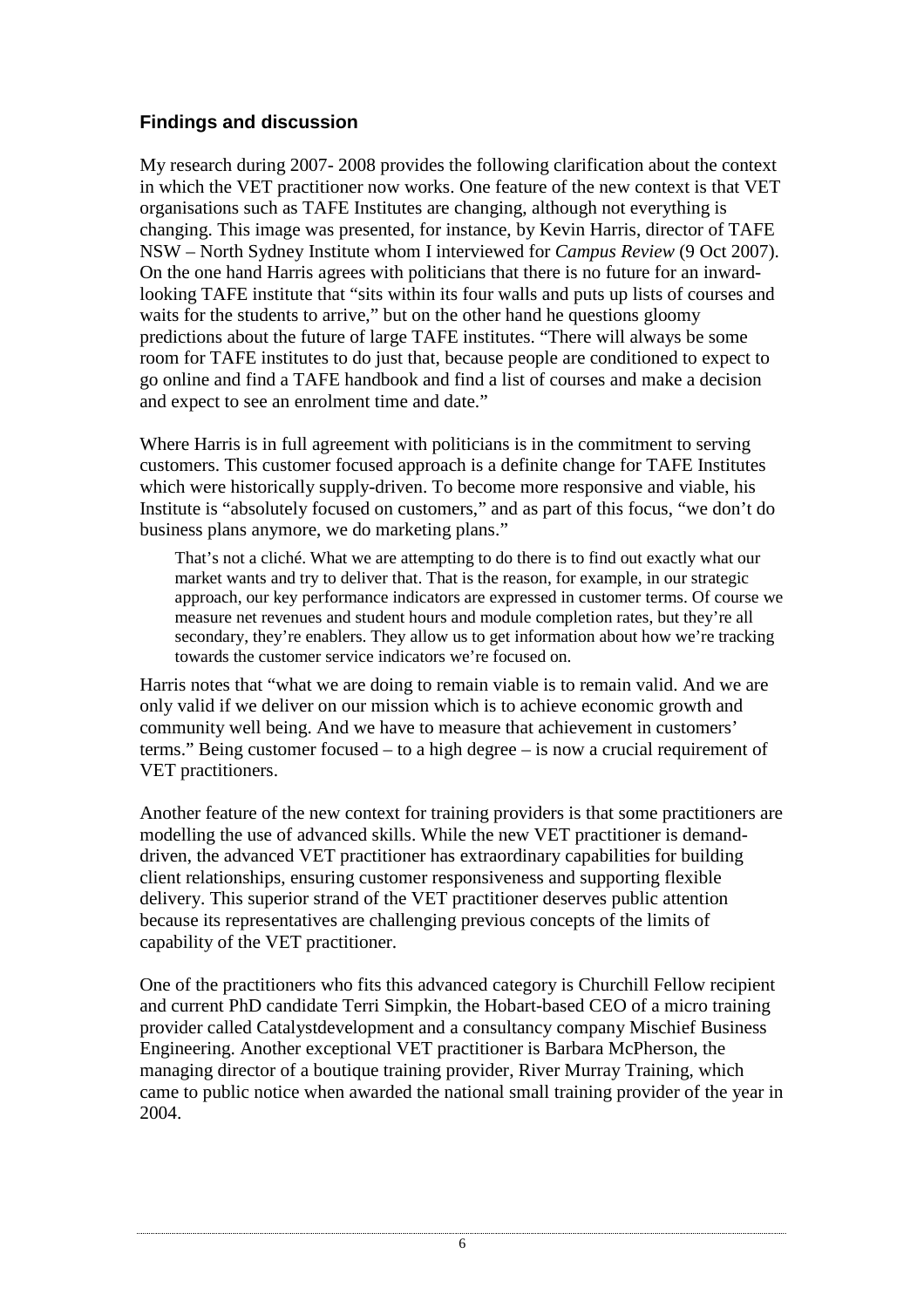Simpkin and McPherson share the characteristics of an advanced practitioner with Lesley Wemyss, director of Crestfern Pty Ltd, a small provider in Queensland and previously a finalist in the national training awards. Wemyss has managed Crestfern since 1992, but over the last five years has shifted her focus from the booming Gold Coast region to servicing remote mining companies and indigenous communities in far north Queensland.

Like Simpkin and McPherson, Wemyss offers her clients a suite of inter-related services, including training, assessment, research, consulting, resource development and project management. And like her two colleagues, Wemyss has a highly successful business despite operating in thin markets in regional areas. All three focus on opportunities in the market and skilfully avoid obstacles. All three effectively blend innovative approaches to education with business acumen.

A typical week for Weymss is to take two-three flights from Townsville to remote mining sites in far north Queensland. In one week just before I interviewed her in late 2007, to deliver training programs within enterprises, she took six flights and drove 1,000km, but she has no complaints: "I love what I do and I mix with some of the most genuine people who work in these areas. People in industry are keen to train."

Over the last two years Wemyss has worked closely with BHP Billiton to develop a health and safety management system for their staff in the Bowen Basin, a business unit involving nine coal mines, to manage the health and safety of their contractors. Additionally, she has developed a short course on auditing skills to be run in conjunction with this health and safety process, to be delivered to the workers who manage contractors. She is also working with the mining company Zinifex to enhance the skills of their onsite trainers and assessors. She began with this company over ten years ago, at a remote mine called Century Mine.

With an honours degree in biogeography and five other postgraduate qualifications, plus accreditation as an assessor and auditor, to work effectively in challenging locations Wemyss also draws on her personal experiences: "I have a country background, being born in Mudgee NSW, and that still influences many of my values and attitudes to life and work."

Weymss is committed to making a contribution to the wider VET sector. For instance, her collaboration with BHP Billiton resulted in being awarded funding by the Australian Flexible Learning Framework in 2006 for the development of an e-learning tool for use in industry. The project produced blended e-learning packages in a number of competencies including working at heights and working in confined spaces. The e-learning package enables workers who engage in these work practices to access a consistent process for recognition of their knowledge and skills.

In 2007 Weymss was granted funding by Reframing the Future to facilitate professional development for trainers and assessors working in the complex industries in regional Queensland. Weymss believes that "industry trainers and assessors from the complex industries are already drowning in training and assessment demands, and the pressures of skills shortages".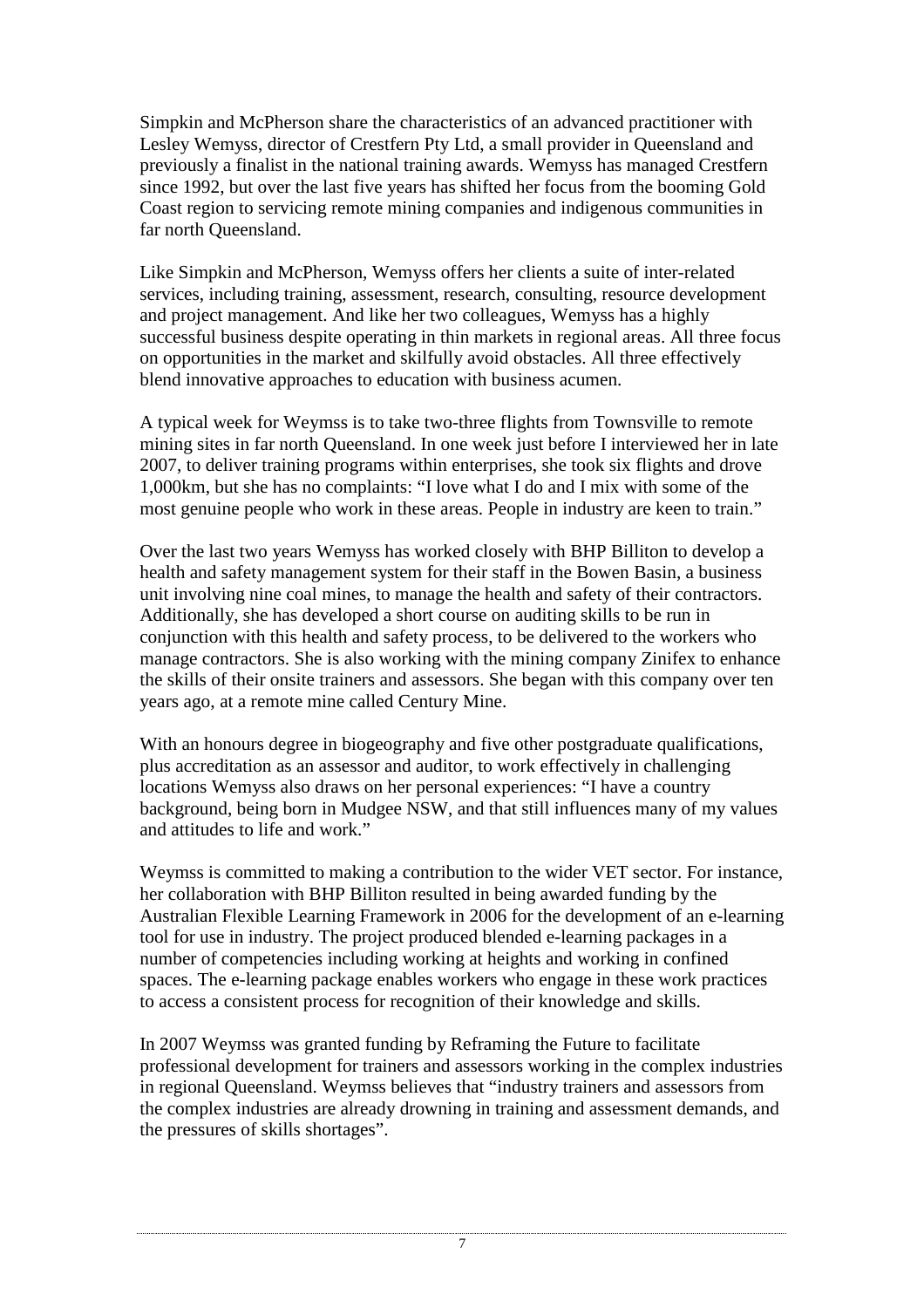This industry network project is giving the participants "a lifeline to rise above their current situation and have time to reflect on the need to think smarter, value the skills that are in existence in their workplace and commence an evolution into a higher level of training and assessing methodologies and innovative strategies in partnership with other practitioners in the same situation."

Being industry focused and demand driven is not new for Weymss: "We only work with industry, we are totally demand driven, and have been for the last 10 years. We do not advertise at all, all our business is via referral."

I do a lot of listening to the client, I deliver what they need. We value-add to the businesses we work with, we give 150%. We believe in what we do, but we never take for granted who puts the food in our mouths.

Characteristics of advanced VET practitioners, such as Lesley Wemyss, Terri Simpkin and Barbara McPherson, include the following:

- A breadth of experience in industry, refreshed by ongoing research and networking
- A deep knowledge of niche areas within their industry
- The ability to offer services both as a consultant and as a training provider
- The capacity to design, deliver and improve the use of flexible learning strategies
- A focus on linking training to an enterprise's strategic planning and innovation
- The ability to design training that benefits both the individual and their employer
- A skill for positioning enterprise training so that it supports workforce development
- A track record of personalising training for each and every client
- A personal commitment to extensive and ongoing professional development
- An active involvement in professional associations
- A commitment to continuous improvement of their provider organisation
- An ability to develop a sustainable training business despite thin markets
- A positive focus on the bountiful opportunities in the VET market
- A determination to positively influence the VET sector.

This list of characteristics of the advanced VET practitioner can be compared with the list cited earlier as features of the new VET practitioner. The comparison reveals that advanced VET practitioners have a deeper knowledge of both education and industry, and more skills in both customising training and devising business solutions.

The capabilities of the advanced VET practitioner are further refined by a set of case studies I prepared in 2007, as described below. The case studies were prepared to show how some TAFE colleges are becoming more responsive to customers and clients. But to achieve this responsiveness in most colleges involves turning around large groups of staff who, in many cases, are used to being inward-looking, not outwardly focused.

Progressive TAFE leaders around Australia, like NSW's Kevin Harris above, are implementing different strategies to help staff develop this client-focused mindset.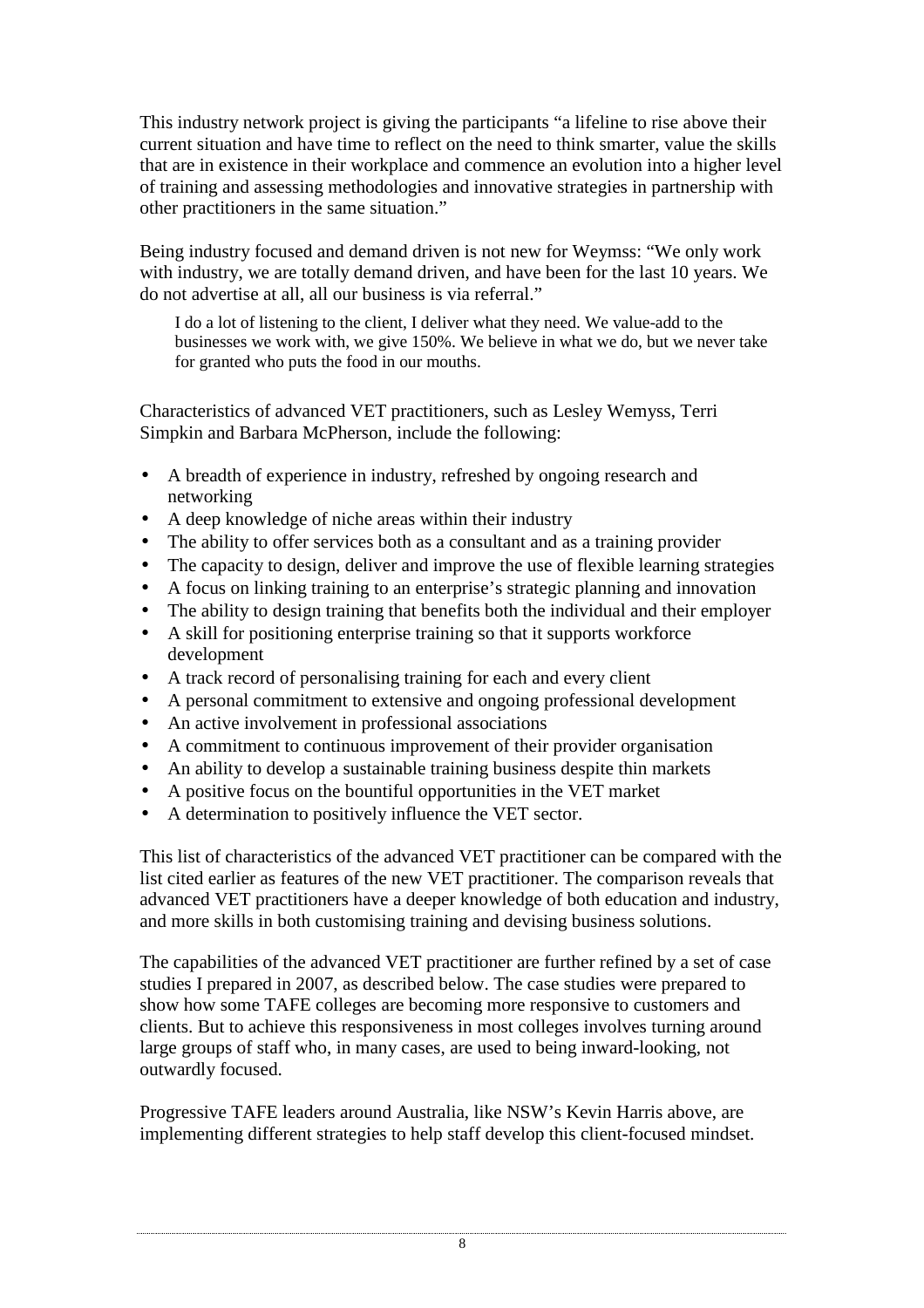Across the continent in Western Australia, Liz Harris, managing director of Challenger TAFE, is actively implementing a unique model of service delivery originally conceived in late 2005. At that point in time the college had won the Australian Large Training Provider of the Year award, but more attention needed to be paid to levels of staff responsiveness.

So Harris, supported by college directors and staff, developed the four paradigm model to drive this change within Challenger TAFE. The model consists of four components: paradigm one is classroom-based delivery at a college campus, paradigm two is a blend of campus-based delivery and delivery in the workplace, paradigm three is delivery solely within an enterprise and paradigm four is the provision of workforce planning and development services.

I was commissioned to prepare a set of case studies on practitioners' implementation of the model, and the report was published in November 2007. The case studies cover a wide range of TAFE teaching areas, from defence and resources, to hospitality, children's services, fitness and sport, horticulture, construction and aquaculture.

One case study describes how Challenger's advanced skills lecturer Lyndy Vella noticed that, in the past, some IT graduates from the college had struggled initially to secure satisfactory employment. She formed the view that if she could bring together employers and current IT students, she might not only assist graduates' employment prospects, she might also be able to address industry's need for quality entrants to the workforce.

Lyndy Vella determined that the 'missing link' stopping some graduates from being offered jobs was not a lack of knowledge, but a lack of work experience. "There is a fear factor about getting the first job." So now she regularly places existing students with good companies, to gain this experience: "I go back to those companies where there are Challenger TAFE graduates." As part of the development of an ongoing community involving current and past students, Lyndy Vella also participates regularly in online chats with these groups.

Lyndy Vella's initiative has elements of all four paradigms but primarily the fourth paradigm, as it involves immersing students, employers and industry in an industry skills ecosystem. The initiative also involves paradigm one, with classroom training for initial skills training, and paradigm three, with learning arranged in the workplace for practising new skills.

The model illuminates the existence of an advanced category of the VET practitioner within Challenger TAFE. *Quality is the Key* (Mitchell et al. 2006) shows that a new VET practitioner has emerged in VET; a practitioner characterised by an understanding of both education and industry. The Challenger case studies suggest that an even higher category of VET practitioner, called an advanced practitioner, is evident within Challenger. The case studies show that advanced practitioners are entirely capable of operating effectively in more than one of the four paradigms.

A surprising finding from the Challenger case study research is that advanced practitioners are not only able to bring the four paradigm model to life and to enrich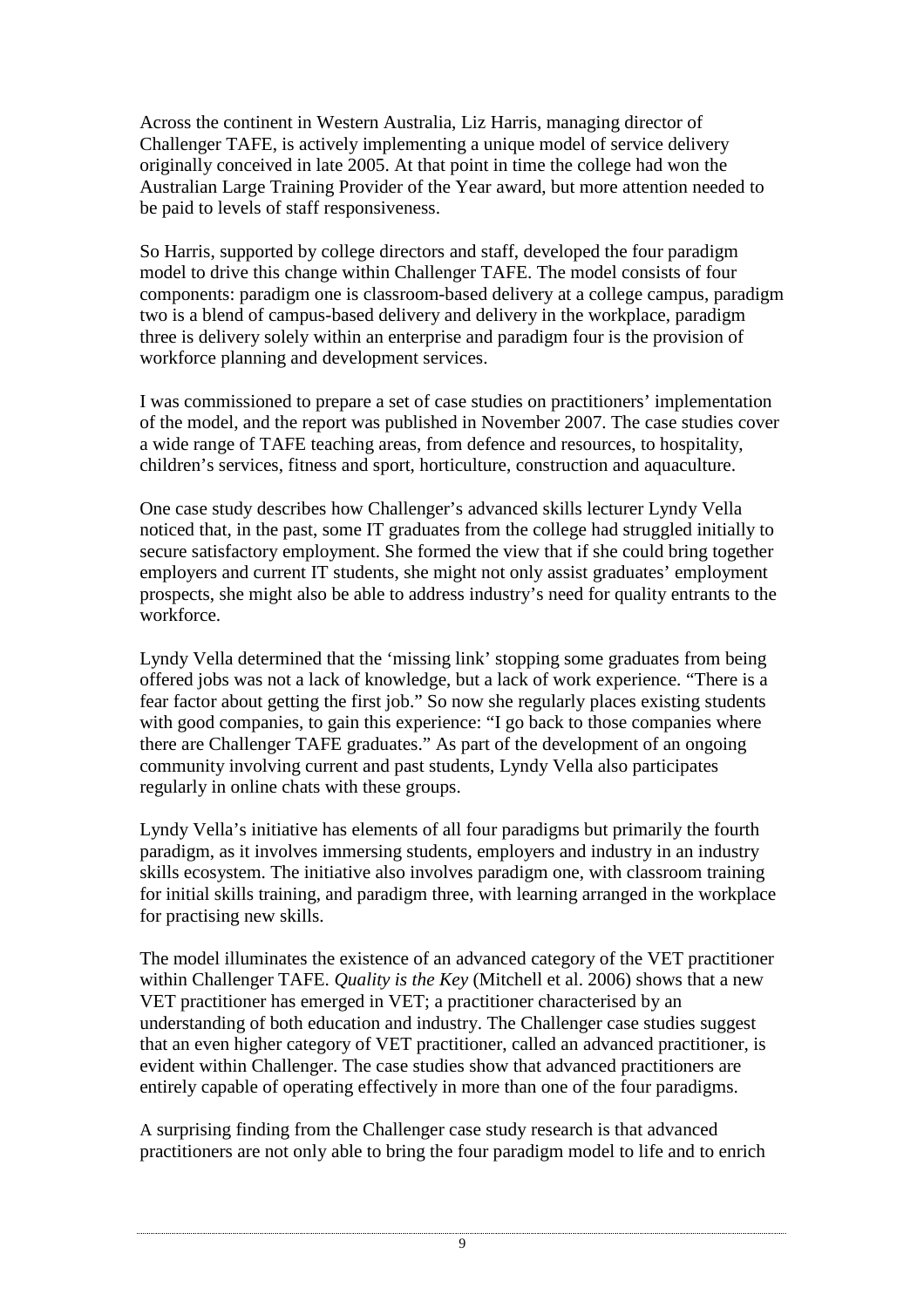it, they are also able to switch between paradigms as the need arises. This versatility is exceptional and is based on a deep knowledge of the students and the industry and the ability to design and implement flexible approaches to service delivery. This professional versatility is a tangible characteristic of the advanced practitioner.

A related finding is that the boundaries between the paradigms are fluid not fixed, porous not water-tight. Advanced practitioners find it easy to jump in and out of different paradigms. For instance, in many of the case studies, staff talk about providing on-campus classroom instruction (paradigm one) where it was appropriate, quickly moving to a mix of classroom and workplace training (paradigm two) where it was appropriate and then, for part of course, embedding all the training within an enterprise (paradigm three). The same practitioners find they are more and more engaging in professional dialogue with these same clients about industry-wide workforce planning (paradigm four).

## **Conclusions**

This paper argues that it is worthwhile to separate out an advanced version of the new VET practitioner, and the main benefit is the light it casts on the leading edge of practice in the sector. This highlighting of leading practice enables us not to become hamstrung by discussions about the difference between capabilities and characteristics, or whether the terms advanced or superior are appropriate. And the paper does not steer into the political debate about whether a Certificate Level IV in Training and Assessment is sufficient training to produce advanced VET practitioners. Fundamentally, the paper encourages the positive, ongoing examination of the outstanding practices in the sector.

### **References**

Chappell, C. & Johnston, R. 2003, *Changing work: changing roles for vocational education and training teachers and trainers*, Adelaide, NCVER.

Chappell, C., Hawke, G., Rhodes, C. & Solomon, N. 2003, *High Level Review of Training Packages Phase 1 Report*, ANTA, Brisbane.

Dickie, M., Eccles, C., FitzGerald, I., McDonald, R., Cully, M., Blythe, A., Stanwick, J., & Brooks, L. 2004, *Enhancing the capability of VET professionals project: Final report*, Brisbane, ANTA

Guthrie, H. 2004, *The vocational education and training workforce. New roles and ways of working. At a glance.* Adelaide, NCVER.

Mitchell, J.G. 2006, *Ideas for Practitioners*, John Mitchell & Associates, Sydney.

Mitchell, J.G. 2007, *Innovation and Entrepreneurship in VET*, John Mitchell & Associates, Sydney.

Mitchell, J.G. 2007, *Building a New Practice. Implementing the Four Paradigm Model of Service Delivery*, Challenger TAFE, Fremantle.

Mitchell, J.G., McKenna, S., Bald, C. & Perry, W. 2005, *New Ways of Working in VET*, DEST, Canberra.

Mitchell, J.G., Chappell, C., Bateman, A. and Susan Roy, S. 2006, *Quality is the key: Critical issues in teaching, learning and assessment in vocational education and training*, NCVER, Adelaide.

Schofield, K & McDonald, R. 2004, *Moving on…Report of the high-level review of Training Packages*, ANTA, Melbourne.

Stephenson, J. 1992, 'Learning power: A learner managed work based learning programme for regional development.' Capability, 3(3), pp.34-37.

Wenger, E., McDermott, R. & Snyder, W. 2002, *Cultivating Communities of Practice, A Guide to Managing Knowledge*, Harvard Business School Press, Boston Mass.